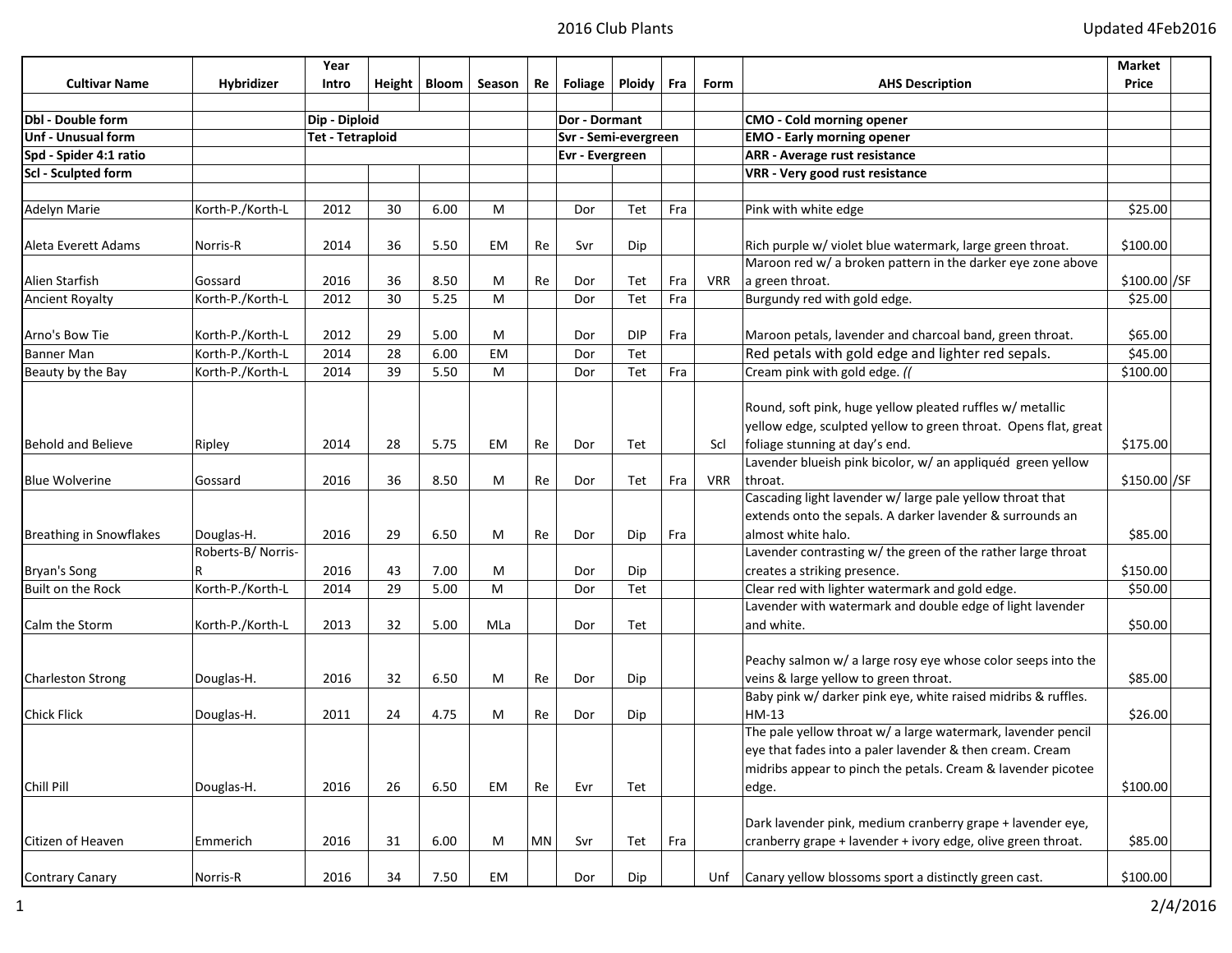|                            |                   | Year  |               |              |           |    |                |               |     |             |                                                            | <b>Market</b> |  |
|----------------------------|-------------------|-------|---------------|--------------|-----------|----|----------------|---------------|-----|-------------|------------------------------------------------------------|---------------|--|
| <b>Cultivar Name</b>       | <b>Hybridizer</b> | Intro | <b>Height</b> | <b>Bloom</b> | Season    | Re | <b>Foliage</b> | <b>Ploidy</b> | Fra | <b>Form</b> | <b>AHS Description</b>                                     | Price         |  |
|                            |                   |       |               |              |           |    |                |               |     |             | Near white w/ a multi-colored patterned eye zone of blues, |               |  |
| Crystal Spirit             | Gossard           | 2016  | 28            | 5.00         | EМ        | Re | Svr            | Dip           | Fra | <b>VRR</b>  | violet, purple & maroon w/ a very green throat.            | \$100.00 / SF |  |
| Dancing Cardinals          | Gossard           | 2016  | 37            | 4.80         | EE        | Re | Dor            | Tet           | Fra | <b>VRR</b>  | Cardinal red flowers above a green throat.                 | $$100.00$ /SF |  |
| Daughter of the King       | Korth-P./Korth-L  | 2013  | 37            | 6.00         | <b>EM</b> | Re | Dor            | Tet           | Fra |             | Pink with gold edge.                                       | \$75.00       |  |
|                            |                   |       |               |              |           |    |                |               |     |             |                                                            |               |  |
|                            |                   |       |               |              |           |    |                |               |     |             | Maroon purple w/ a multi-colored patterned eye zone of     |               |  |
|                            |                   |       |               |              |           |    |                |               |     | <b>EMO</b>  | charcoal, blues, violet, purple & maroon w/ a very green   |               |  |
| Defense Grid               | Gossard           | 2016  | 30            | 8.50         | EМ        | Re | Dor            | Dip           | Fra | <b>VRR</b>  | throat. Sepals are lighter bitone maroon pink.             | \$100.00]/SF  |  |
|                            |                   |       |               |              |           |    |                |               |     |             | Multiple rings of dark purple & grayed lavender surround a |               |  |
|                            |                   |       |               |              |           |    |                |               |     |             | beautiful triangular green throat. The veining on the rosy |               |  |
| Digital Infidelity         | Douglas-H.        | 2015  | 24            | 5.75         | EM        | Re | Dor            | Tet           |     |             | mauve, slightly ruffled petals.                            | \$100.00      |  |
|                            |                   |       |               |              |           |    |                |               |     | <b>EMO</b>  |                                                            |               |  |
|                            |                   |       |               |              |           |    |                |               |     | Dbl-        |                                                            |               |  |
| Double Banana Split        | Gossard-D         | 2016  | 34            | 6.00         | MLa       |    | Svr            | Tet           | Fra | 98%         | Medium yellow w/ a slight green throat.                    | \$100.00 SF   |  |
|                            |                   |       |               |              |           |    |                |               |     | <b>EMO</b>  |                                                            |               |  |
|                            |                   |       |               |              |           |    |                |               |     | Dbl-        |                                                            |               |  |
| Double Berry Blitz         | Gossard-D         | 2016  | 24            | 7.00         | M         |    | Dor            | Tet           | Fra | 98%         | Magenta purple w/ a dark purple eye & yellow green throat. | $$100.00$ /SF |  |
|                            |                   |       |               |              |           |    |                |               |     | <b>EMO</b>  |                                                            |               |  |
|                            |                   |       |               |              |           |    |                |               |     | Dbl-        |                                                            |               |  |
| Double Peach Basket        | Gossard-D         | 2016  | 36            | 6.00         | MLa       |    | Dor            | Tet           | Fra | 98%         | Peach w/ a slight orange tint above an orange throat.      | \$100.00 / SF |  |
|                            |                   |       |               |              |           |    |                |               |     | <b>EMO</b>  |                                                            |               |  |
|                            |                   |       |               |              |           |    |                |               |     | Dbl-        |                                                            |               |  |
| Double Pink Flamingo       | Gossard-D         | 2016  | 32            | 6.00         | MLa       |    | Dor            | Tet           | Fra | 98%         | Light pink w/darker pink eye zone & yellow green throat    | \$100.00 SF   |  |
|                            |                   |       |               |              |           |    |                |               |     | <b>EMO</b>  |                                                            |               |  |
|                            |                   |       |               |              |           |    |                |               |     | Dbl-        |                                                            |               |  |
| Double Yellow Cream Puff   | Gossard-D         | 2016  | 37            | 6.50         | MLa       |    | Dor            | Tet           | Fra | 98%         | Pale creamy white above small green throat.                | $$100.00$ /SF |  |
|                            |                   |       |               |              |           |    |                |               |     | <b>EMO</b>  |                                                            |               |  |
|                            |                   |       |               |              |           |    |                |               |     | Dbl-        |                                                            |               |  |
| Double Yellow Thunder      | Gossard-D         | 2016  | 34            | 6.00         | MLa       |    | Dor            | Tet           | Fra | 98%         | Bright yellow w/ a small green throat.                     | \$100.00 / SF |  |
|                            |                   |       |               |              |           |    |                |               |     |             |                                                            |               |  |
|                            |                   |       |               |              |           |    |                |               |     | <b>EMO</b>  |                                                            |               |  |
|                            |                   |       |               |              |           |    |                |               |     | <b>VRR</b>  |                                                            |               |  |
|                            |                   |       |               |              |           |    |                |               |     | Unf         |                                                            |               |  |
| <b>Electric Snake</b>      | Gossard           | 2016  | 30            | 10.00        | м         | Re | Dor            | Dip           | Fra |             | Spd 4:1 Crème pink w/ red chevron band above green throat. | \$100.00 / SF |  |
|                            |                   |       |               |              |           |    |                |               |     |             | Light yellow green w/ yellow green toothy edge above olive |               |  |
| <b>Emerald Fangs</b>       | Gossard           | 2016  | 35            | 6.00         | E.        | Re | Svr            | Tet           | Fra | <b>VRR</b>  | throat.                                                    | \$200.00 / SF |  |
|                            |                   |       |               |              |           |    |                |               |     |             |                                                            |               |  |
|                            |                   |       |               |              |           |    |                |               |     | <b>EMO</b>  | Lavender mauve w/ plum purple patterned eye above very     |               |  |
| <b>Emperor's Crocodile</b> | Gossard           | 2016  | 28            | 6.00         | EМ        | Re | Dor            | Dip           |     |             | Fra   ARR Scl   green throat.                              | \$100.00]/SF  |  |
|                            |                   |       |               |              |           |    |                |               |     |             |                                                            |               |  |
| <b>Evermore Greatful</b>   | Norris-R          | 2014  | 28            | 6.50         | м         |    | Svr            | Tet           |     |             | Large flat red self with wide petals and green throat.     | \$80.00       |  |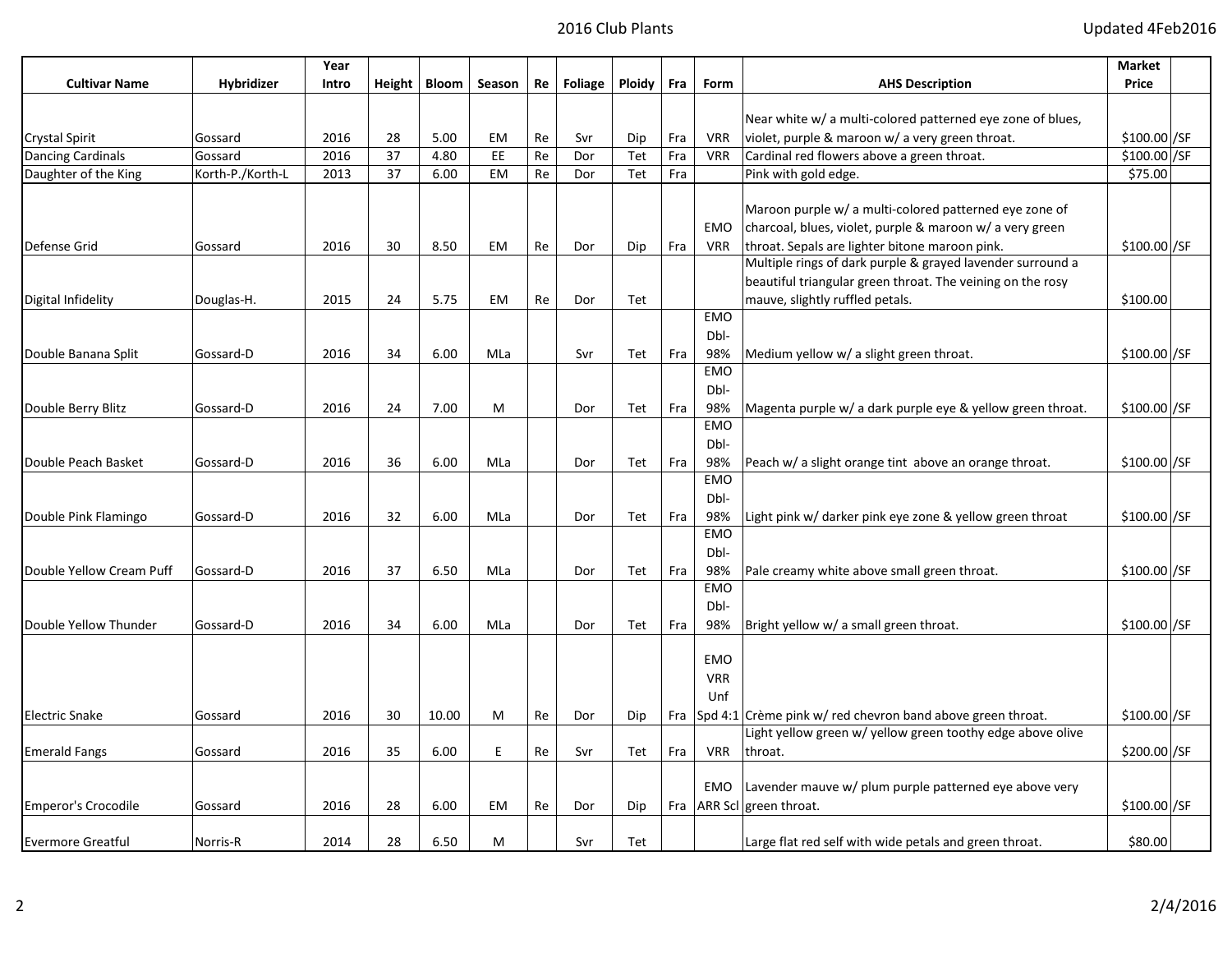|                              |                  | Year  |    |                      |        |    |         |        |     |            |                                                                  | Market        |  |
|------------------------------|------------------|-------|----|----------------------|--------|----|---------|--------|-----|------------|------------------------------------------------------------------|---------------|--|
| <b>Cultivar Name</b>         | Hybridizer       | Intro |    | Height $\vert$ Bloom | Season | Re | Foliage | Ploidy | Fra | Form       | <b>AHS Description</b>                                           | Price         |  |
|                              |                  |       |    |                      |        |    |         |        |     |            |                                                                  |               |  |
|                              |                  |       |    |                      |        |    |         |        |     |            | Distinct red has diamond dusting w/ darker red eye zone above    |               |  |
|                              |                  |       |    |                      |        |    |         |        |     |            | a green throat, triple edge of dark red, white yellow shark      |               |  |
| <b>Faith Warrior</b>         | Ripley           | 2014  | 27 | 5.75                 | EM     | Re | Svr     | Tet    |     |            | teeth, finishing w/ yellow metallic edges.                       | \$175.00      |  |
| <b>Feast of Victory</b>      | Korth-P./Korth-L | 2014  | 32 | 5.00                 | M      |    | Dor     | Tet    |     |            | Deep red with heavy gold edge.                                   | \$60.00       |  |
|                              |                  |       |    |                      |        |    |         |        |     |            | Pale rose pink cranberry, lavender pink eye, lavender pink +     |               |  |
|                              |                  |       |    |                      |        |    |         |        |     |            | small ivory edge, yellow to green throat. No spots. Strong thick |               |  |
| <b>Final Victory</b>         | Emmerich         | 2016  | 32 | 6.00                 | М      |    | Dor     | Tet    | Fra |            | scapes.                                                          | \$75.00       |  |
| First Try                    | Douglas-H.       | 2009  | 32 | 5.00                 | M      | Re | Svr     | Tet    |     |            | Rose purple self w/ ruffled edge.                                | \$26.00       |  |
| Flame Passes On              | Korth-P./Korth-L | 2015  | 28 | 5.50                 | MLa    | Re | Evr     | Tet    | Fra |            | Red with orange tones and gold edge.                             | \$75.00       |  |
|                              |                  |       |    |                      |        |    |         |        |     |            | Grape cranberry w/ lots of veining; velvety cranberry + merlot   |               |  |
|                              |                  |       |    |                      |        |    |         |        |     |            | + cranberry feathered eye; merlot + dark lavender + silver       |               |  |
|                              |                  |       |    |                      |        |    |         |        |     |            | edge; green throat. Magnificent, clear, saturated, unspotted     |               |  |
| <b>Free the Captives</b>     | Emmerich         | 2016  | 38 | 7.00                 | MLa    |    | Dor     | Tet    | Fra |            | blooms.                                                          | \$85.00       |  |
|                              |                  |       |    |                      |        |    |         |        |     |            |                                                                  |               |  |
|                              |                  |       |    |                      |        |    |         |        |     | EMO        | Lavender pink w/ a huge darker lavender patterned eye zone       |               |  |
| Frozen Arrowhead             | Gossard          | 2016  | 36 | 8.50                 | М      | Re | Dor     | Dip    | Fra | <b>VRR</b> | & huge green yellow starburst throat.                            | \$100.00]/SF  |  |
|                              |                  |       |    |                      |        |    |         |        |     |            |                                                                  |               |  |
|                              |                  |       |    |                      |        |    |         |        |     |            | Rich & pleasing red purple w/ an abundance of white & yellow     |               |  |
| <b>Fruitful Discovery</b>    | Norris-R         | 2016  | 39 | 6.00                 | EM     |    | Svr     | Tet    |     |            | teeth. The color holds well in the sun.                          | \$100.00      |  |
|                              |                  |       |    |                      |        |    |         |        |     |            | Large grape eye that seeps into the veins & large bright green   |               |  |
| Gary Maly                    | Douglas-H.       | 2016  | 28 | 7.25                 | E.     | Re | Evr     | Dip    |     |            | lthroat.                                                         | \$125.00      |  |
|                              |                  |       |    |                      |        |    |         |        |     |            | Intense red of the petals & sepals contrasts w/ bright           |               |  |
| Grateful Red                 | Norris-R         | 2015  | 26 | 6.50                 | M      |    | Svr     | Tet    |     |            | green & yellow throat.                                           | \$125.00      |  |
| <b>Heavenly Angel Parade</b> | Gossard          | 2016  | 31 | 3.80                 | M      | Re | Dor     | Tet    | Fra | <b>VRR</b> | Light yellow w/ green cast & a green throat.                     | \$100.00 / SF |  |
|                              |                  |       |    |                      |        |    |         |        |     |            | Burnt orange w/ black purple eye & edge above green-orange       |               |  |
| <b>Heavenly Bengal Tiger</b> | Gossard          | 2016  | 35 | 5.50                 | E.     | Re | Evr     | Tet    | Fra | <b>VRR</b> | starburst throat.                                                | \$100.00]/SF  |  |
|                              |                  |       |    |                      |        |    |         |        |     |            | Mauve pink w/ a darker eye zone, gold toothy edge & green        |               |  |
| <b>Heavenly Crusader</b>     | Gossard          | 2016  | 24 | 5.00                 | La     | Re | Dor     | Tet    | Fra | VRR        | throat.                                                          | \$100.00 / SF |  |
| Heavenly Orange Scorcher     | Gossard          | 2016  | 38 | 9.00                 | м      | Re | Dor     | Tet    | Fra | <b>VRR</b> | Orange w/ red eye above a yellow orange throat.                  | \$100.00 / SF |  |
| <b>Heavenly Pink Bliss</b>   | Gossard          | 2016  | 37 | 10.00                | M      | Re | Dor     | Tet    | Fra | <b>VRR</b> | Shell pink above yellow green throat                             | \$100.00 / SF |  |
| Heavenly Queen of Sheba      |                  | 2016  | 27 | 8.50                 | E.     | Re |         | Tet    | Fra | <b>VRR</b> | Rose red w/ lighter watermark & green throat.                    | \$150.00 / SF |  |
|                              | Gossard          |       |    |                      |        |    | Svr     |        |     | <b>EMO</b> |                                                                  |               |  |
|                              |                  |       |    |                      |        |    |         |        |     |            |                                                                  |               |  |
| <b>Heavenly Snow Bird</b>    | Gossard          | 2016  | 28 | 10.00                | М      | Re | Dor     | Dip    | Fra | <b>VRR</b> | White w/ a green throat.                                         | \$100.00 / SF |  |
|                              |                  |       |    |                      |        |    |         |        |     | <b>EMO</b> |                                                                  |               |  |
| <b>Heavenly Snow Flake</b>   | Gossard          | 2016  | 30 | 9.00                 | м      | Re | Dor     | Dip    | Fra | VRR        | White w/ a green throat.                                         | \$100.00]/SF  |  |
| <b>Heavenly Sunstar</b>      | Gossard          | 2016  | 43 | 4.30                 | EE     | Re | Dor     | Tet    | Fra | <b>VRR</b> | Canary yellow w/ a green throat.                                 | \$100.00]/SF  |  |
|                              |                  |       |    |                      |        |    |         |        |     |            |                                                                  |               |  |
|                              |                  |       |    |                      |        |    |         |        |     | EMO        | Burgundy purple w/ chevron patterned, multi-colored eye zone     |               |  |
| Heavenly Zebra Stripes       | Gossard          | 2016  | 42 | 8.00                 | M      | Re | Dor     | Dip    | Fra | <b>VRR</b> | of blues, violet, purple & maroon w/ a very green throat.        | $$100.00$ /SF |  |
|                              |                  |       |    |                      |        |    |         |        |     |            |                                                                  |               |  |
|                              |                  |       |    |                      |        |    |         |        |     |            | very large rose red w/ heavy bubbling ruffled yellow metallic    |               |  |
| <b>Higher Power</b>          | Ripley           | 2013  | 28 | 7.00                 | MLa    | Re | Svr     | Tet    |     |            | triple edge, yellow to olive green throat                        | \$150.00      |  |
| Imprint Your Image           | Korth-P./Korth-L | 2012  | 33 | 6.50                 | EM     |    | Dor     | Tet    |     |            | Cream with lavender patterned eye and sepals.                    | \$40.00       |  |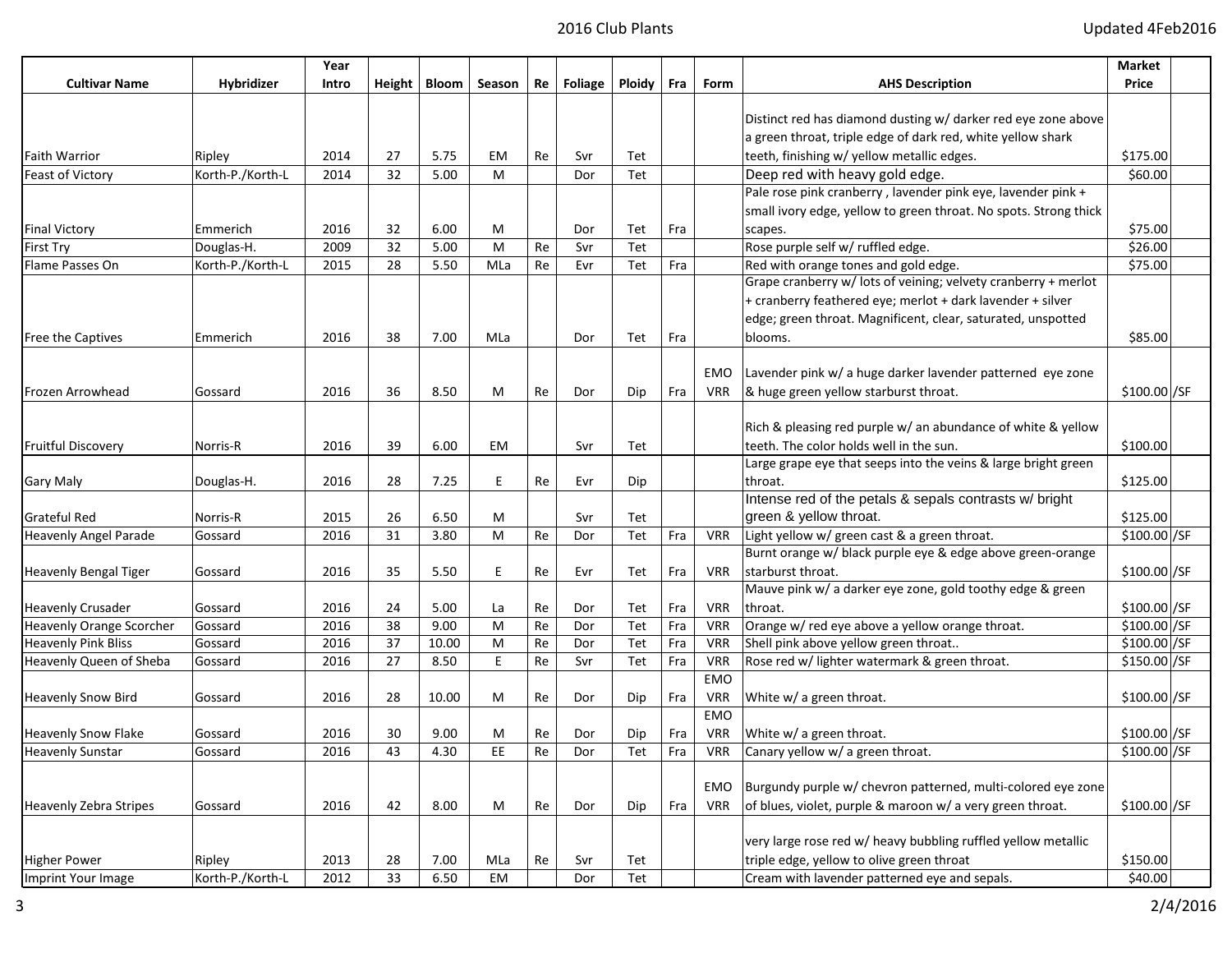|                       |                  | Year  |    |                |        |    |         |        |     |            |                                                                                       | Market        |
|-----------------------|------------------|-------|----|----------------|--------|----|---------|--------|-----|------------|---------------------------------------------------------------------------------------|---------------|
| <b>Cultivar Name</b>  | Hybridizer       | Intro |    | Height   Bloom | Season | Re | Foliage | Ploidy | Fra | Form       | <b>AHS Description</b>                                                                | Price         |
|                       |                  |       |    |                |        |    |         |        |     |            | Whitest throat we have ever seen. Contrasting w/ the very                             |               |
| Inside Looking Out    | Norris-R         | 2016  | 28 | 6.50           | м      |    | Dor     | Dip    |     |            | clear purple of the petals,                                                           | \$100.00      |
|                       |                  |       |    |                |        |    |         |        |     |            | Creamy mauve w/ large purple eye w/ triple edge of creamy                             |               |
| King of Anything      | Douglas-H.       | 2014  | 24 | 7.00           | М      | Re | Svr     | Tet    | Fra |            | yellow, purple & darker purple.                                                       | \$40.00       |
|                       |                  |       |    |                |        |    |         |        |     |            | Light lavender pink w/ large pale pink watermark & eyeliner                           |               |
| Kissed By Moonlight   | Douglas-H.       | 2014  | 28 | 6.00           | EM     | Re | Dor     | Tet    | Fra |            | edge is lavender.                                                                     | \$60.00       |
|                       |                  |       |    |                |        |    |         |        |     |            |                                                                                       |               |
|                       |                  |       |    |                |        |    |         |        |     |            | Pinching petals & curling sepals give this triangular lavender                        |               |
|                       |                  |       |    |                |        |    |         |        |     |            | motion in the garden. Raised lilac halo surrounded by darker                          |               |
|                       |                  |       |    |                |        |    |         |        |     |            | lavender pencil eye. Large green throat & halo extend onto the                        |               |
| Life Goes On          | Douglas-H.       | 2016  | 32 | 7.00           | М      | Re | Dor     | Tet    | Fra |            | sepals.                                                                               | \$100.00      |
|                       |                  |       |    |                |        |    |         |        |     |            | Icy lavender w/ a darker band of lavender & slightly ruffled                          |               |
| Lilac Lullaby         | Douglas-H.       | 2012  | 32 | 5.75           | M      | Re | Svr     | Tet    | Fra |            | edge.                                                                                 | \$34.00       |
|                       |                  |       |    |                |        |    |         |        |     |            | Dusty mauve w/ a cream edge & gray watermark, light pencil                            |               |
| Little Bluegill       | Douglas-H.       | 2011  | 24 | 3.75           | М      | Re | Svr     | Dip    | Fra |            | edge & rose halo.                                                                     | \$34.00       |
| Lydia's Cloth         | Korth-P./Korth-L | 2013  | 40 | 5.50           | M      |    | Dor     | Tet    |     |            | Rich purple with white edge.                                                          | \$75.00       |
|                       |                  |       |    |                |        |    |         |        |     |            | Mauve lavender & a bold purple eye & ruffled toothy white                             |               |
| Man-Eating Bat        | Gossard          | 2016  | 37 | 8.50           | M      | Re | Svr     | Tet    | Fra | <b>VRR</b> | edge above a green throat.                                                            | \$200.00 / SF |
|                       |                  |       |    |                |        |    |         |        |     | <b>EMO</b> |                                                                                       |               |
|                       |                  |       |    |                |        |    |         |        |     | Dbl-       |                                                                                       |               |
| Max's Miracle         | Gossard-D        | 2016  | 38 | 5.50           | MLa    |    | Dor     | Tet    | Fra | 30%        | Dark maroon w/ a purple eye & & yellow green throat.                                  | \$100.00 / SF |
| Meme's Afterglow      | Douglas-H.       | 2012  | 25 | 4.50           | M      | Re | Dor     | Tet    |     |            | Bright melon polychrome w/ orange edge & teeth.                                       | \$44.00       |
|                       |                  |       |    |                |        |    |         |        |     |            |                                                                                       |               |
|                       |                  |       |    |                |        |    |         |        |     |            | Velvety dark plum never fades. The grape watermark & large                            |               |
|                       |                  |       |    |                |        |    |         |        |     |            | green throat give it a rich look. Striking w/ the green extended                      |               |
| Meme's Merlot         | Douglas-H.       | 2016  | 33 | 6.75           | М      | Re | Dor     | Dip    |     |            | onto the curled sepals.                                                               | \$125.00      |
|                       |                  |       |    |                |        |    |         |        |     |            |                                                                                       |               |
|                       |                  |       |    |                |        |    |         |        |     |            | Large bright pink spatulate petals are a striking contrast to the                     |               |
|                       |                  |       |    |                |        |    |         |        |     |            | large bright green throat which extends onto the sepals. Faint                        |               |
| Meme's Pink Flamingo  | Douglas-H.       | 2016  | 26 | 7.50           | E.     | Re | Dor     | Dip    |     |            | halo surrounds the throat.                                                            | \$125.00      |
|                       |                  |       |    |                |        |    |         |        |     |            | Magenta purple w/ blueish lavender eye zone & lighter edge                            |               |
| Moonlight Dragon      | Gossard          | 2016  | 28 | 8.50           | E.     | Re | Evr     | Tet    | Fra | VRR        | above a green throat.                                                                 | \$100.00]/SF  |
|                       |                  |       |    |                |        |    |         |        |     |            |                                                                                       |               |
|                       |                  |       |    |                |        |    |         |        |     | CMO        | Grape lilac cranberry w/ cranberry etched gray lavender eye &                         |               |
| Mystery of the Ages   | Emmerich         | 2016  | 26 | 6.00           | M      |    | Dor     | Tet    | Fra | EMO        | edge + ivory; yellow to green throat. Consistent form.                                | \$100.00      |
|                       |                  |       |    |                |        |    |         |        |     |            | Merlot w/ icy pink lavender eye & edge, yellow to green                               |               |
| No Ordinary Child     | Emmerich         | 2016  | 20 | 6.00           | MLa    |    | Svr     | Tet    | Fra |            | throat. Distinctive.<br>Dark purple band seeping into the veins & watermark give this | \$85.00       |
| Ob-La-Di. Ob-La-Da    | Douglas-H.       | 2016  | 27 |                | E.     |    |         |        |     |            |                                                                                       | \$100.00      |
|                       |                  |       |    | 5.50           |        | Re | Evr     | Tet    |     |            | light mauve a complex pattern                                                         |               |
|                       |                  |       |    |                |        |    |         |        |     |            | Clearer, cleaner shade of red w giant 5" green throat.                                | \$200.00      |
| Our New Kermitment    | Norris-R         | 2016  | 25 | 6.00           | M      |    | Dor     | Dip    |     |            | Maroon purple w/ a green throat, eyezone overlaid w/ brown,                           |               |
|                       |                  |       |    |                |        |    |         |        |     |            | which goes into various shades of patterned blue & maroon on                          |               |
| <b>Phantom Dancer</b> | Gossard          | 2016  | 32 | 6.50           | M      | Re | Svr     | Tet    | Fra | VRR        | both petals & sepals.                                                                 | \$100.00 / SF |
|                       |                  |       |    |                |        |    |         |        |     |            |                                                                                       |               |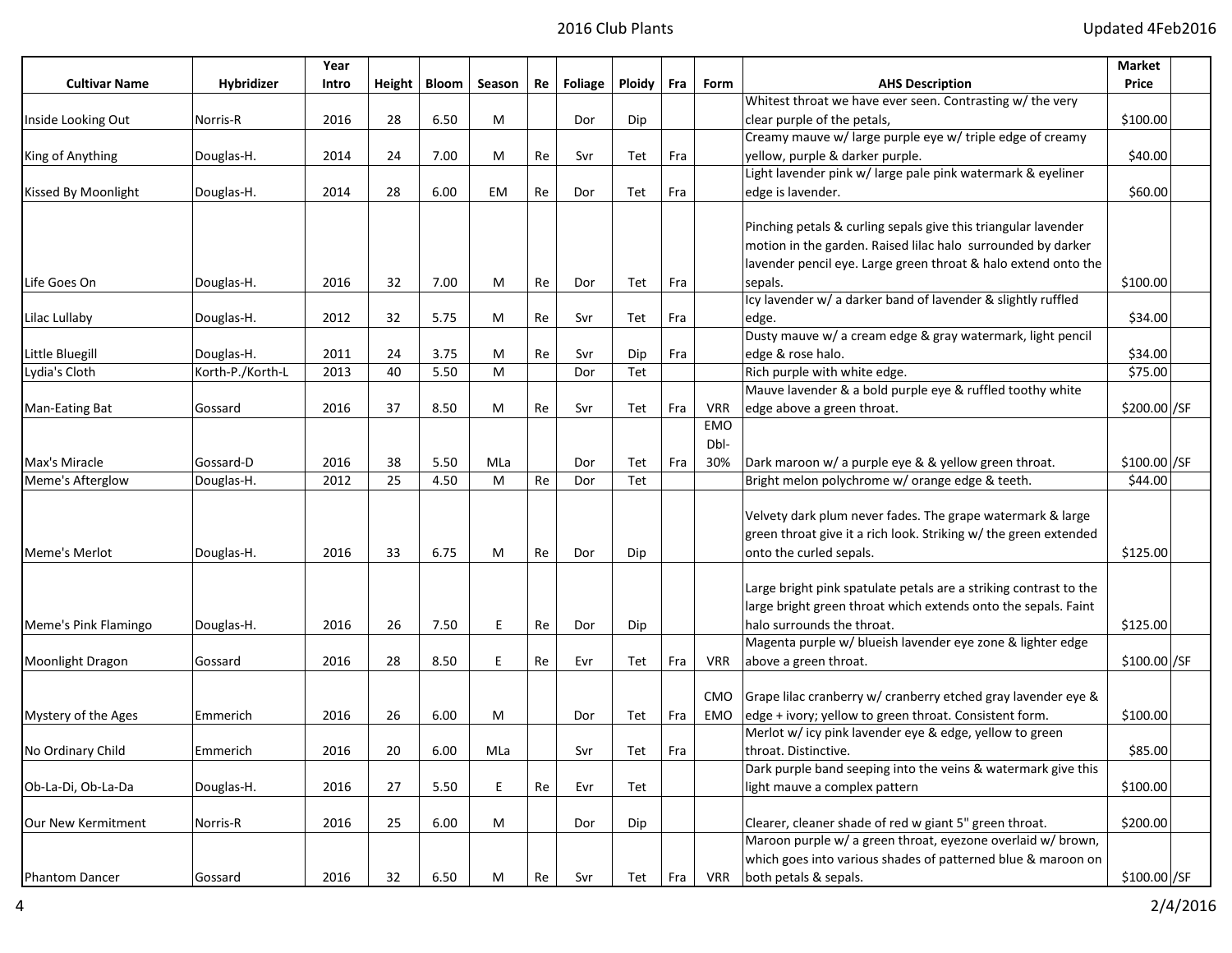|                               |                  | Year  |    |                |        |    |         |               |     |            |                                                                  | Market        |  |
|-------------------------------|------------------|-------|----|----------------|--------|----|---------|---------------|-----|------------|------------------------------------------------------------------|---------------|--|
| <b>Cultivar Name</b>          | Hybridizer       | Intro |    | Height   Bloom | Season | Re | Foliage | <b>Ploidy</b> | Fra | Form       | <b>AHS Description</b>                                           | Price         |  |
|                               |                  |       |    |                |        |    |         |               |     |            | Near white petal with dark red eye and edge rimmed with          |               |  |
| <b>Pinewood Hearts Desire</b> | Korth-P./Korth-L | 2014  | 22 | 5.00           | MLa    |    | Dor     | Tet           | Fra |            | silver.                                                          | \$50.00       |  |
|                               |                  |       |    |                |        |    |         |               |     |            |                                                                  |               |  |
|                               |                  |       |    |                |        |    |         |               |     | <b>EMO</b> | Crème pink w/ a multi-colored patterned eye zone of blues,       |               |  |
| Rainbow Flower                | Gossard          | 2016  | 30 | 7.00           | M      | Re | Dor     | Dip           | Fra | <b>VRR</b> | violet, purple & maroon w/ a very green throat.                  | \$150.00 / SF |  |
|                               |                  |       |    |                |        |    |         |               |     |            | Pale lavender pink w/ violet etched multi lavender eye, violet + |               |  |
|                               |                  |       |    |                |        |    |         |               |     | <b>CMO</b> | light lavender edge, green throat. Eye is sometimes feathery,    |               |  |
| Rainbow in the Clouds         | Emmerich         | 2016  | 32 | 6.50           | М      |    | Dor     | Tet           | Fra | EMO        | metallic, &/or patterned.                                        | \$65.00       |  |
|                               |                  |       |    |                |        |    |         |               |     | <b>EMO</b> |                                                                  |               |  |
|                               |                  |       |    |                |        |    |         |               |     | <b>VRR</b> |                                                                  |               |  |
| <b>Reindeer Games</b>         | Gossard          | 2016  | 32 | 5.00           | М      | Re | Dor     | Dip           | Fra | Unf        | Light pink w/ red eyezone & green throat.                        | $$150.00$ /SF |  |
|                               |                  |       |    |                |        |    |         |               |     | <b>EMO</b> | Rose red w/ red eye zone & a very green throat. Flowers are      |               |  |
| Ring of Magnetism             | Gossard          | 2016  | 36 | 7.50           | М      | Re | Dor     | Dip           | Fra | <b>VRR</b> | edged in a lighter pink.                                         | \$100.00 / SF |  |
|                               |                  |       |    |                |        |    |         |               |     | <b>VRR</b> |                                                                  |               |  |
| Rose Titan                    | Gossard          | 2016  | 35 | 10.50          | MLa    | Re | Dor     | Tet           | Fra | Unf        | Rose rink w/ a green throat.                                     | \$100.00 / SF |  |
|                               |                  |       |    |                |        |    |         |               |     |            | Royal garnet red above yellow leading to green throat. HM-13,    |               |  |
| <b>Scarlet Pimpernel</b>      | Ripley           | 2006  | 35 | 10.00          | EM     | Re | Svr     | Tet           |     | Unf        | <b>NRS-13</b>                                                    | \$50.00       |  |
|                               |                  |       |    |                |        |    |         |               |     |            | Deep rich dark purple w/ very large darker purple eye & dark     |               |  |
|                               |                  |       |    |                |        |    |         |               |     |            | purple picotee edge, diamond dusting, deep green throat, buds    |               |  |
| Shadow Music                  | Ripley           | 2014  | 30 | 5.50           | MLa    | Re | Svr     | Tet           |     |            | are near black.                                                  | \$125.00      |  |
|                               |                  |       |    |                |        |    |         |               |     |            |                                                                  |               |  |
|                               |                  |       |    |                |        |    |         |               |     | EMO        | Crème pink w/ a multi-colored patterned eye zone of blues,       |               |  |
| <b>Shifting Sky</b>           | Gossard          | 2016  | 28 | 8.50           | M      | Re | Dor     | Dip           | Fra | <b>VRR</b> | violet, purple & maroon w/ a very green throat.                  | \$100.00]/SF  |  |
|                               |                  |       |    |                |        |    |         |               |     |            | Light yellow w/ multibanded eyezone of blue, violet, purple &    |               |  |
| Shockwave Grenade             | Gossard          | 2016  | 27 | 5.00           | EM     | Re | Svr     | Tet           | Fra | <b>VRR</b> | maroon w/ a very green throat.                                   | \$200.00 / SF |  |
|                               |                  |       |    |                |        |    |         |               |     |            |                                                                  |               |  |
| Snarl                         | Gossard          | 2016  | 27 | 7.50           | MLa    | Re | Dor     | Tet           | Fra | <b>VRR</b> | Light yellow w/ striking red eye & toothy edge & yellow throat.  | $$100.00$ /SF |  |
|                               |                  |       |    |                |        |    |         |               |     |            | Lavender pink; bing cherry + dark lavender purple eye; bing      |               |  |
|                               |                  |       |    |                |        |    |         |               |     |            | cherry + dark lavender purple + ivory triple edge; green throat. |               |  |
| Solemn Oath                   | Emmerich         | 2016  | 36 | 5.50           | M      |    | Svr     | Tet           | Fra | EMO        | Twinkle midribs.                                                 | \$50.00       |  |
|                               |                  |       |    |                |        |    |         |               |     |            | Mauve petals w/ a large dark plum eye that fades into the        |               |  |
| Southern Shiner               | Douglas-H.       | 2016  | 27 | 6.00           | EМ     | Re | Dor     | Dip           |     |            | triangular yellow to green throat.                               | \$100.00      |  |
|                               |                  |       |    |                |        |    |         |               |     |            | Lavender with lighter watermark and double edge of lavender      |               |  |
| Spirit of Hope                | Korth-P./Korth-L | 2013  | 32 | 5.00           | EМ     |    | Dor     | Tet           |     |            | and gold.                                                        | \$30.00       |  |
| Splendor of the King          | Korth-P./Korth-L | 2015  | 25 | 5.50           | EM     |    | Dor     | Tet           |     |            | Red with lighter watermark and white edge.                       | \$100.00      |  |
|                               |                  |       |    |                |        |    |         |               |     |            | Rose lavender with watermark and white edge, sepals are          |               |  |
| Star of the Morning           | Korth-P./Korth-L | 2014  | 25 | 5.00           | MLa    |    | Dor     | Tet           | Fra |            | bitone light lavender.                                           | \$50.00       |  |
|                               |                  |       |    |                |        |    |         |               |     |            |                                                                  |               |  |
|                               |                  |       |    |                |        |    |         |               |     |            | giant green throat. Flatness is consistent in the way that we    |               |  |
| <b>Stare Case</b>             | Norris-R         | 2016  | 32 | 6.50           | M      |    | Dor     | Dip           |     |            | could only hope for, w/ bud counts in the 30's.                  | \$200.00      |  |
|                               |                  |       |    |                |        |    |         |               |     |            |                                                                  |               |  |
|                               |                  |       |    |                |        |    |         |               |     |            | The color is a lighter red purple. The color changes to an       |               |  |
| <b>Substantial Treasure</b>   | Norris-R         | 2016  | 31 | 9.50           | EM     |    | Dor     | Dip           |     |            | antique rose as the day progresses. Infertile both ways.         | \$100.00      |  |
| Sugar in the Morning          | Korth-P./Korth-L | 2013  | 33 | 5.50           | M      | Re | Dor     | Tet           | Fra |            | Cream with pink blush, huge ruffles.                             | \$35.00       |  |